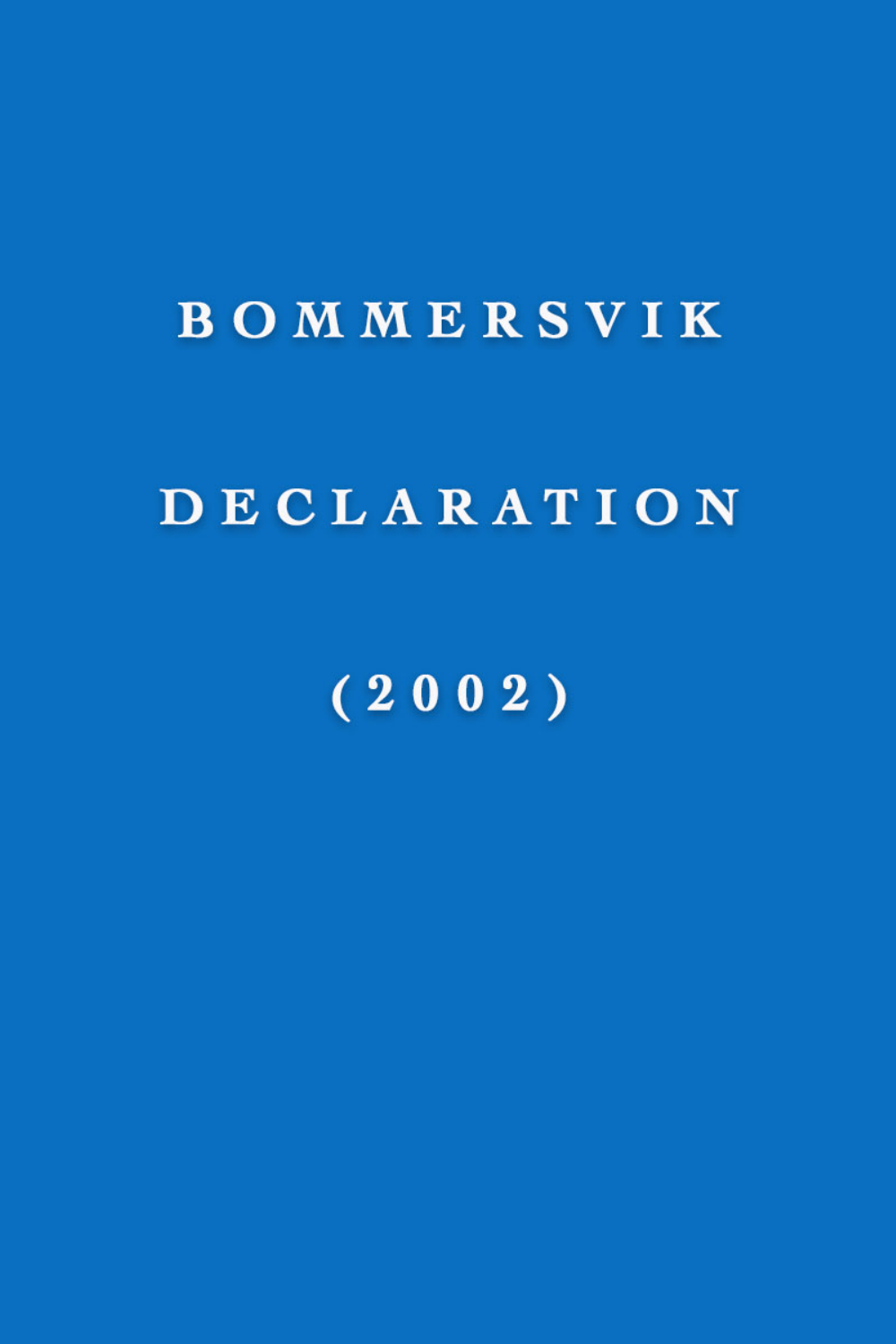#### **BOMMERSVIK DECLARATION (2002)1**

Convention of Elected Representatives Union of Burma 25 February-1 March 2002 Bommersvik, Sweden

We, the representatives of the people of Burma, elected in the 27 May 1990 general elections (presently serving as members of the National Coalition Government of the Union of Burma and/or the Members of Parliament Union), meeting at the Convention of Elected Representatives held in Bommersvik for the second time, hereby reaffirm –

#### **Our Mandate, Position, and Strategic Objectives:**

- that we will never ignore the will of the Burmese people expressed through the May 1990 general elections;
- that the military's refusal to honor the election results does not in any way diminish the validity of these results;
- that our mandates are derived from the election victory of the National League for Democracy (NLD) and the other political parties in the 1990 general elections;
- that our roles are to support and facilitate the NLD led by Daw Aung San Suu Kyi and the other election-winning parties to implement the 1990 election results;
- that our objective is (1) to end military rule, (2) to establish democracy, and (3) to establish a federal Union of Burma;
- that based on the 1990 election results, the NLD led by Daw Aung San Suu Kyi has the mandate to form the Government of the Union of Burma, and that the NLD and Daw Aung San Suu Kyi have the right to enter into a dialogue with the SPDC and others, and to negotiate a transition to democracy;
- that in the light of current political developments our immediate objectives are to promote and ensure, to the extent possible, that
	- A. the current talks between Daw Aung San Suu Kyi and the SPDC do not break down,
	- B. the talks become official and irreversible
	- C. the talks be speeded up to a political dialogue
	- D. the talks become a tripartite dialogue as soon as possible.
- that in carrying out the activities in support of the above objectives, we undertake to ensure that our activities
	- 1. do not undermine the position of the NLD/Daw Aung San Suu Kyi, and the ethnic nationalities,
	- 2. facilitate national reconciliation, and
	- 3. promote nation-building.

#### **Appreciation and Appeal**

 $\overline{a}$ 

We, the representatives of the people of Burma:

<sup>&</sup>lt;sup>1</sup> National Coalition Government of the Union of Burma, Agreements, available at http://www.ncgub.net (last visited on January 5, 2007).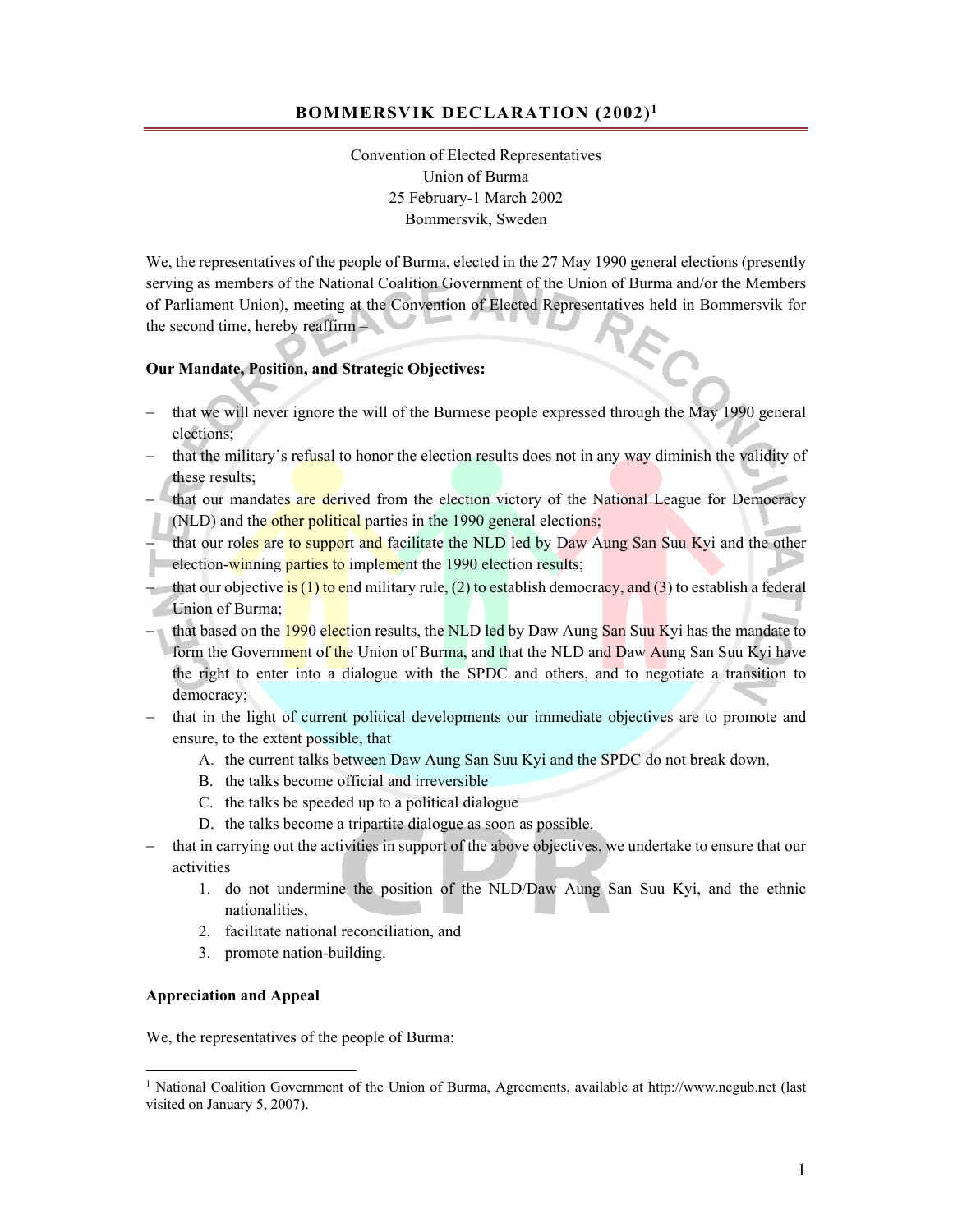- Welcome initiatives by non-Burman ethnic nationalities reaffirming their commitment to ensure the integrity of the Union and to rebuild it on the basis of 'Panglong Spirit'
- Express firm solidarity with the people of Burma who, despite the hardships and oppression, continue to strive for democracy
- Appreciate and encourage Burma support groups worldwide for their divestment, consumer boycott, and shareholder campaigns in support of the Burmese people and the democracy movement,
- Appreciate the trade unions, employers, and governments for their role at the International Labor Organization conference and urge them to implement the recommendations of the ILO's governing body in November 2000 until forced labor practices end in Burma,
- Support the call on SPDC by UN Special Rapporteur on Human Rights Pinheiro to declare a nationwide ceasefire for the effective delivery of humanitarian assistance through a consultative process involving the NLD, the SPDC, ethnic leaders from respective States and international NGOs,
- Appreciate the UN Secretary General Office and UN Special Envoy Ambassador Tan Sri Razali Ismail's initiatives to facilitate the national reconciliation process in Burma,
- Thank the Nobel laureates for their calls to bring about peace and national reconciliation in Burma at the 10th anniversary of Nobel Peace Prize for Daw Aung San Suu Kyi, and request them to continue their efforts to help bring democracy to the country,
- Appreciate and commend Norway, the European Union, the United States, Canada and all other nations for their unwavering support to restore democracy in Burma, and in particular request:
	- 1. The European Union to incorporate in its Common Position measures aimed at speeding up the talk process in Burma, and
	- 2. The United States and Canada to maintain their strong position until a genuine national reconciliation takes place in Burma
- Appeal to the Japanese Government to withhold resumption of Official Development Assistance until a transparent, accountable and responsive government of national reconciliation is in place, and
- Request neighboring countries to Burma to fully support and cooperate with the UN Special Envoy in his endeavors to bring about national reconciliation in the interests of regional stability and development.
- Appreciate the more than 3,000 Members of Parliaments worldwide who have signed their declaration of support for fellow MPs in Burma and request them to help the people of Burma by forming Burma caucuses in their Parliaments as recommended by the Inter-Parliamentary Union, and
- Deeply appreciate the Swedish Government and Parliament, Olof Palme International Center, Swedish institutions and people for making the Convention of Elected Representatives of Burma possible and for their warm and cordial hospitality, friendship, and support.
- Urge the SPDC to immediately seek a negotiated political settlement and begin an inclusive nationbuilding process to alleviate the suffering of the people and the country,

#### **Signed**

| Bo Hla Tint, U   | NLD.        | NCGUB/MPU  |
|------------------|-------------|------------|
| Bo Thaung, U     | NLD         | MPU        |
| Daniel Aung, U   | <b>LNDP</b> | <b>MPU</b> |
| Hla Oo, U        | NLD         | <b>MPU</b> |
| Khin Kyaw Han, U | NLD.        | <b>MPU</b> |